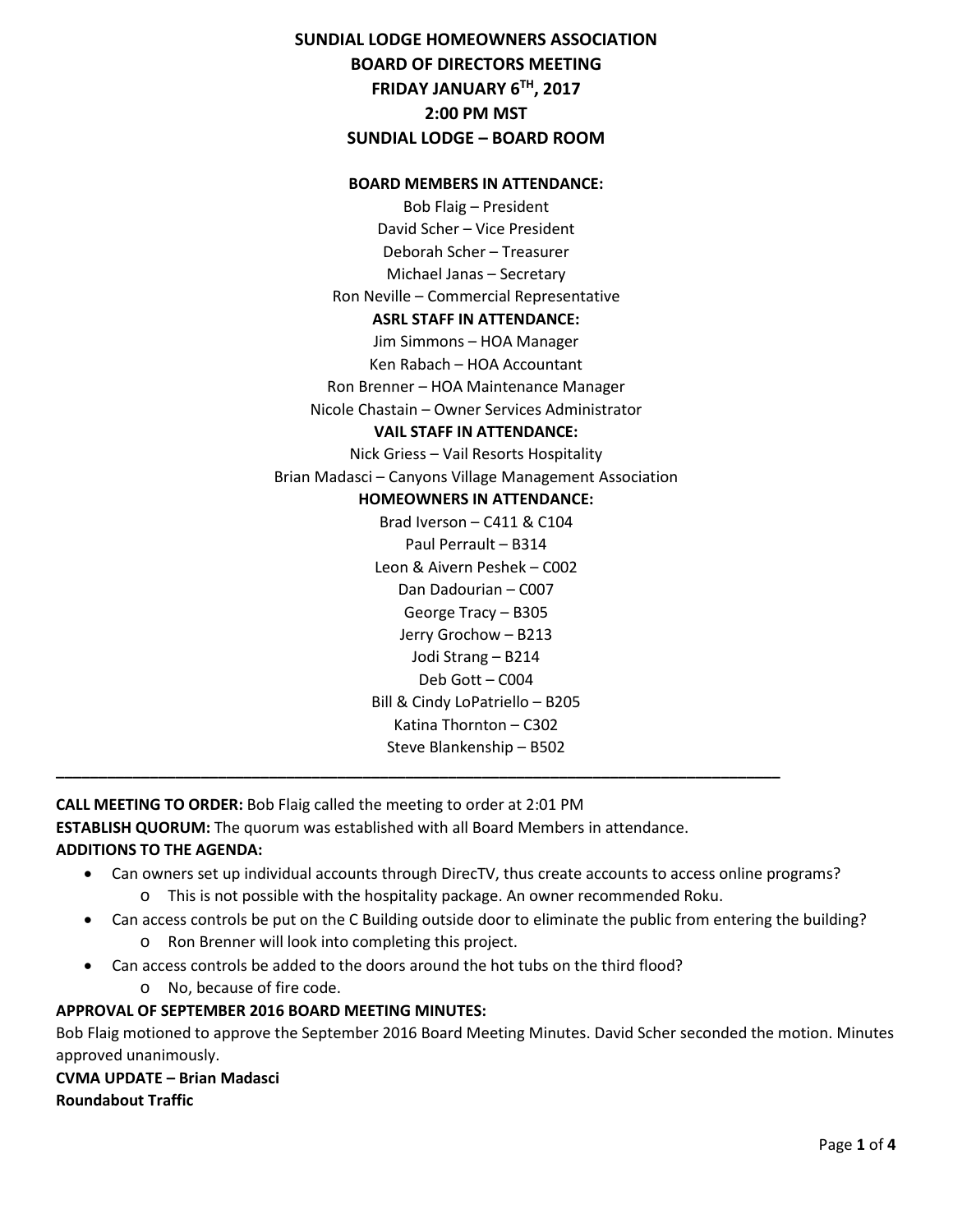- Working with HOA to improve the area. CVMA has implemented five new processes for the ski season and will provide recommendations for next year:
	- 1. Added five temporary signs
		- Three for the general public and hotel guests/shuttles not part of Sundial
		- Two signs specific to Sundial Owners/Guests
	- 2. Additional staffing of the area
		- 8am 10pm and 2pm 4pm on Fridays, Saturdays, Sundays
		- Peak times and holidays will be staffed the entire week
	- 3. Increase of public safety patrol and shortened response time
		- Public Safety can ticket and tow vehicles as necessary.
	- 4. Educating airport shuttles, hotel shuttles, Uber/Lyft, taxis
		- CVMA is working with other hotels to notify all GMs not to leave their shuttles or vehicles unattended
	- 5. Collecting information from 8 traffic sensors throughout the Canyons Village; one of them is at the Sundial Traffic Circle
		- Data will be collected about what types of vehicles are coming through, if they're repeat vehicles, shuttle vehicles, how long they're staying, peak congestion times. Data collection thus far:
			- 1. Sundial vendors and Sundial deliveries (UPS/FedEx) at all times of the day
				- Jim and Ron will draft a temporary plan for the HOA and vendor deliveries
			- 2. Hotel shuttles at 4 pm
			- 3. Uber/Taxis
			- 4. Forum Vendors
			- 5. Sundial Guests and Owners
	- After trial-period processes/data collection for the season, CVMA will release an aggregate result and provide recommendations for next year to Sundial/ASRL management
		- May be necessary in the future to:
			- o Remove the greenspace in the roundabout and add a third lane
			- o Ratify HOA policy changes i.e. restrict vendor deliveries during certain times, areas/designate a new delivery area
	- Owner feedback indicates improvement in this area thus far for the ski season

# **Master Plan Update**

- No official recommendations on Master Plan. Visit [www.canyonsvillageplan.com](http://www.canyonsvillageplan.com/) for information/updates.
- Apex is under construction. Lift is approved and moving forward. New properties by Frostwood Dr.

# **HOA ACCOUNTING UPDATE- Ken Rabach**

- YTD
	- o Revenues are favorable by about ~\$400
		- **Dues, finance charges, interest**
	- o Expenses
		- **Professional Fees (Legal Fees) unfavorable by about \$1400**
		- **Miscellaneous and Admin Costs unfavorable by about \$4400** 
			- Jim & Ken will do some research on categories included within here
			- Musak (lobby music) which is not cancellable; Jim will do some research about cancelling it
			- Lobby flowers and Board expenses
		- CVMA Dues
			- On the penny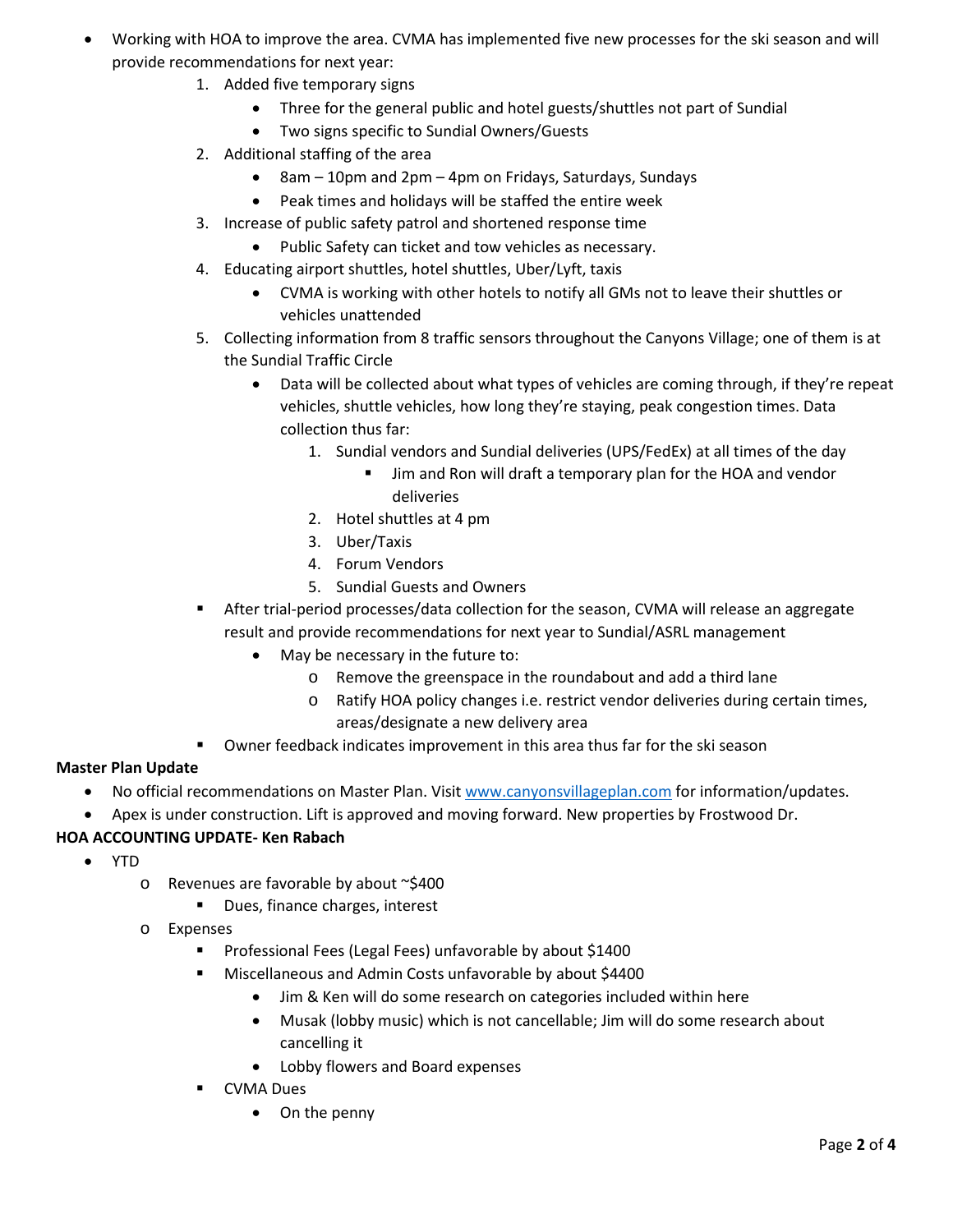- Housekeeping unfavorable by about \$2800
	- Half is pool towels, half is wages.
	- Jim will track any differences of pool towel expense reduction since RFID system
- **Maintenance Wages unfavorable by about \$13,800**
- **E** Repairs, Maintenance, and Supplies unfavorable by about \$14,000.
	- Plumbing supplies (copper tubing replacement), pool supplies (LED pool lights), painting supplies, building supplies, elevator (hydraulic pump failure)
	- Programmed Maintenance is favorable
- **Utilities** 
	- Better than budget by 9800
	- Natural Gas moved to a transport agreement for natural gas in July of 2016 which has been favorable for the Association
	- Water up 9% because of rate increase
	- Sewer up 9% because of rate increase
	- Vail has been paying for trash removal, but this will change moving forward

#### **MAINTENANCE UPDATE- Ron Brenner**

- Jim will put together an update/newsletter for all owners including 2017 maintenance projects and electrical project.
- Projects Completed/In-Progress/To-Be Completed
	- o New LED pool lights
	- o The copper tubing that keeps water constantly circulating needs replacement. 50% of the piping has been replaced. The second 50% is much harder to replace than the first. This project entails opening the wall; this project should coincide with the common area remodel in the spring/summer of 2017.
	- o RFID lock replacement completed.
		- There are three spare locks on hand.
		- Owner feedback is positive and no deactivation issues have been reported.
		- **•** Owners can get their initial fobs from the front desk
		- The owner storage doors are staff doors; you cannot make a guest key for these. A fob or staff key that has to open it. There has been a ramp installed into the owners' storage
	- o New Fire Alarm System project will cost \$105k when completed
		- **The project is completed with the exception of all horn strobes being replaced in the units; this** will happen in the spring.
			- Park City Fire Department now requires low frequency horns in the units
	- o Fire Smoke Damper Replacement
		- **410** were non-operational. 150 have been replaced to date starting from the fifth floor moving down. This will improve bathroom ventilation once the second floor is finished. The project will resume when occupancy drops.
	- o Painter refinished all log rails on the balconies facing the ground floor pool. All balconies. The other side of the building will be done next year; this project is completed every two years.
	- o Sections of metal roofing where snow was sliding off and ripping off snowmelt cables. Maintenance added blocks to metal roofs.
	- o Will add variable frequency drives controlled by a water controlled. The pumps are on nonstop, the controller will shut them off when they're not used
	- o Will replace pool and spa heaters and filters in the spring/summer; they are beyond their useful lives.
- Ongoing Electrical Report & Associated Projects
	- o Electrical Engineer assessed all electrical components of the Building in the summer of 2016. Several codes have changed and we are anticipating \$150,000 of projects; we have completed about \$17,000 of